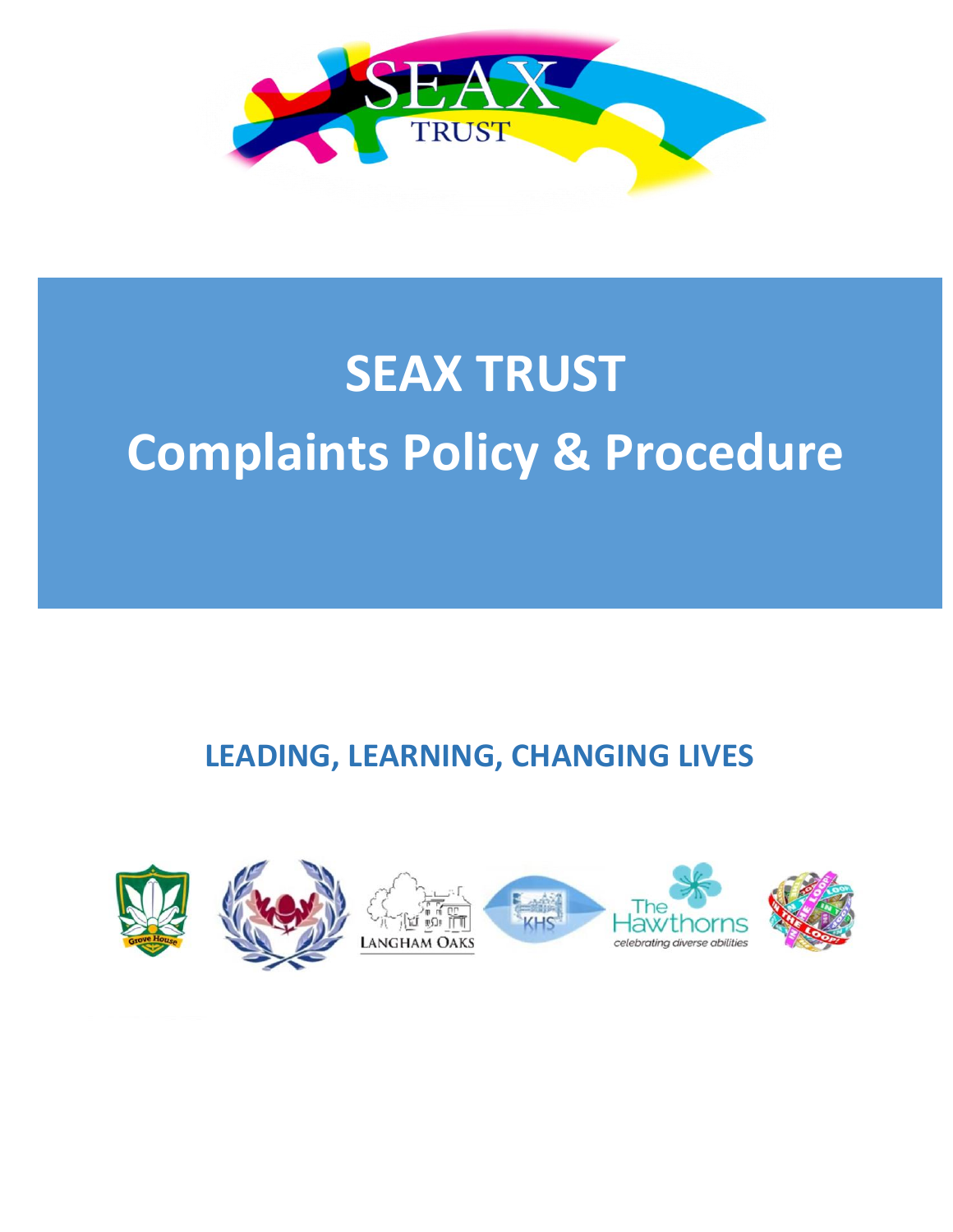This Policy sets out that which will be applied going forward from its adoption

| Approved by the Board of Trustees &<br><b>Effective Date of Adoption:</b> | 3rd April 2019 |
|---------------------------------------------------------------------------|----------------|
|                                                                           |                |

Changes April 2019 : Adoption of new DfE guidance regarding serial or persistent complainants

**with SEAX Trust or** Grievance Procedure **Academy Policy:** Single Equality Policy

**To be Read in conjunction** Staff Disciplinary Policy and Procedure SEN and Inclusion Policy Data Protection Policy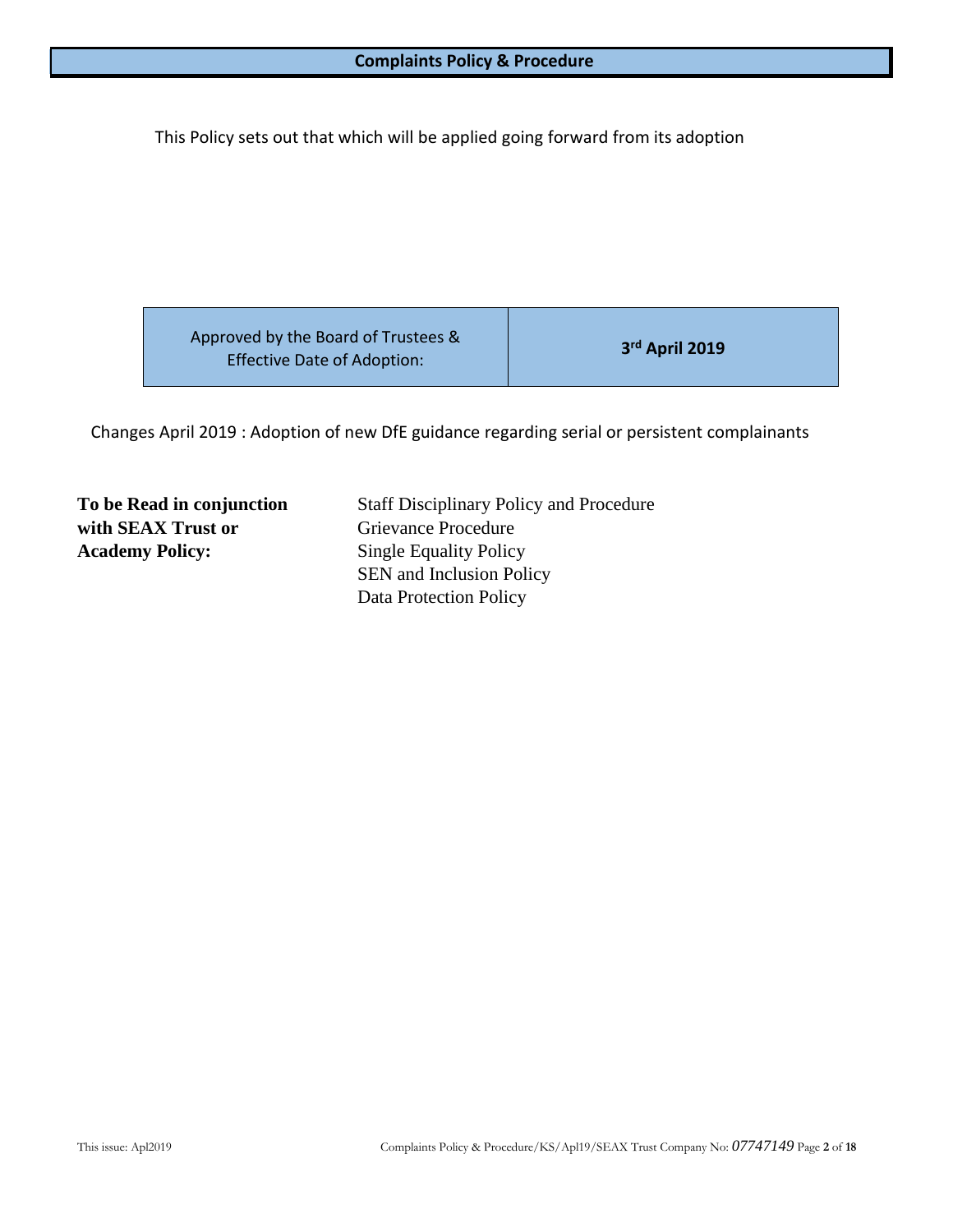| 1. General Principles |  |
|-----------------------|--|
|                       |  |
| defined.4             |  |
|                       |  |
|                       |  |
|                       |  |
|                       |  |
|                       |  |
|                       |  |
|                       |  |
|                       |  |
|                       |  |
|                       |  |

*Section 409 of the 1996 Education Act allows a LA to make arrangements for the consideration or disposal of any complaint about the unreasonable action of the LA or of a Local Academy Committee (LAC) in relation to a statutory duty or power. This would include Admissions, the provision of an appropriate curriculum, SEN, and Exclusions Appeals. Complaints of a more general nature fall outside the remit of this section. The section 29 of the 2002 Education Act requires LACs to establish procedures for dealing with all complaints relating to the school or to provision of facilities or services [other than complaints which fall to be dealt with in accordance with procedures required to be established by other statutory provision] and to publicise these procedures. In establishing and publicising those procedures the LAC must "have regard" to Guidance given by the Secretary of State*

# **General Principles:**

This procedure is intended to allow you to raise a concern or complaint relating to the SEAX Trust or a SEAX Trust School, or the services provided by them.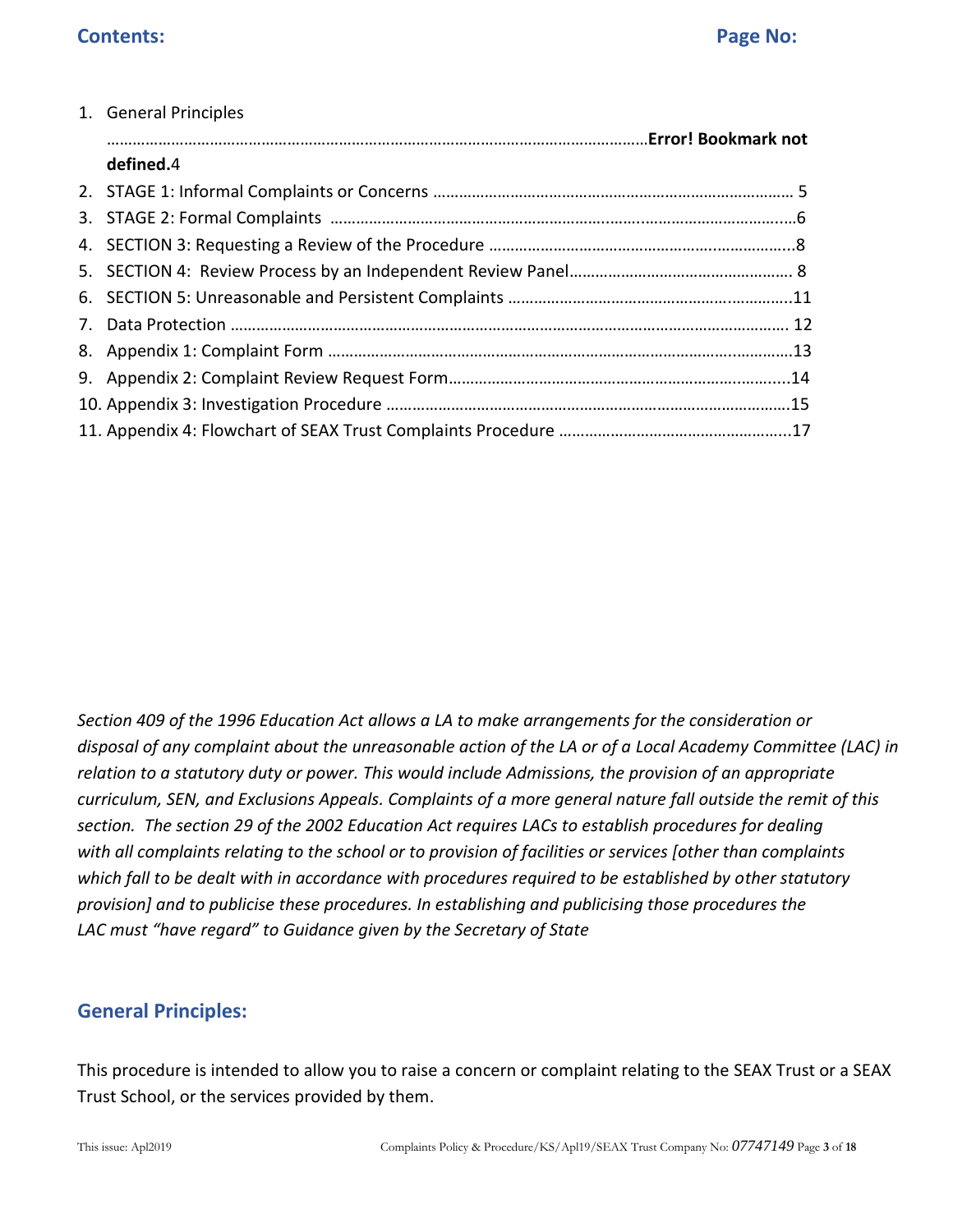The SEAX Trust needs to know as soon as possible if there is any cause for dissatisfaction. We recognise that a difficulty that is not resolved quickly and fairly can soon become a cause of resentment, which could be damaging to relationships and also to our Trust culture. This policy distinguishes between a **concern or difficulty**, which can be resolved informally, and a **formal complaint** which requires further investigation.

#### **Definition of a Concern:**

**A concern may be identified as, 'an expression of worry or doubt over an issue considered to be important, for which reassurances are sought'.**

#### **Definition of a Complaint:**

**An expression of dissatisfaction, however made, about actions taken or a lack of action.**

In general, any matter being complained of which is raised more than **three months after the event**, will not be considered. An anonymous concern or complaint will not be investigated under this procedure, unless there are exceptional circumstances.

#### **Timeframes**

SEAX Trust will endeavour to abide by the timeframes set out in each stage of this policy. However, in certain circumstances, this may not always be possible, due to the complexity of information sometimes needed when reviewing a complaint. Should this prove to be the case, the individual responsible for handling the complaint will contact the complainant and come to an agreed timeframe which works for all parties involved.

For the purposes of this policy, a **'working day'** is defined as a weekday during term time when the Trust schools are open. The definition of 'working day' excludes weekends, Bank Holidays and school holiday periods.

#### **Confidentiality**

In order for complaints to be resolved as quickly and fairly as possible, SEAX Trust requests that complainants do not discuss complaints publically or via social media. Complaints will be dealt with confidentially for those involved and we expect complainants to observe confidentiality also.

# **STAGE 1: INFORMAL COMPLAINTS AND CONCERNS**

#### **1.1 Informal Stage – Definition**

The Informal Stage can relate either to concerns or complaints. It is recognised as 'informal' if it is dealt with and resolved at the first, or an early, point of contact. This may be within a Trust school for pupil/administrative issues, or within the SEAX Trust Administrative Office for Trust-related issues.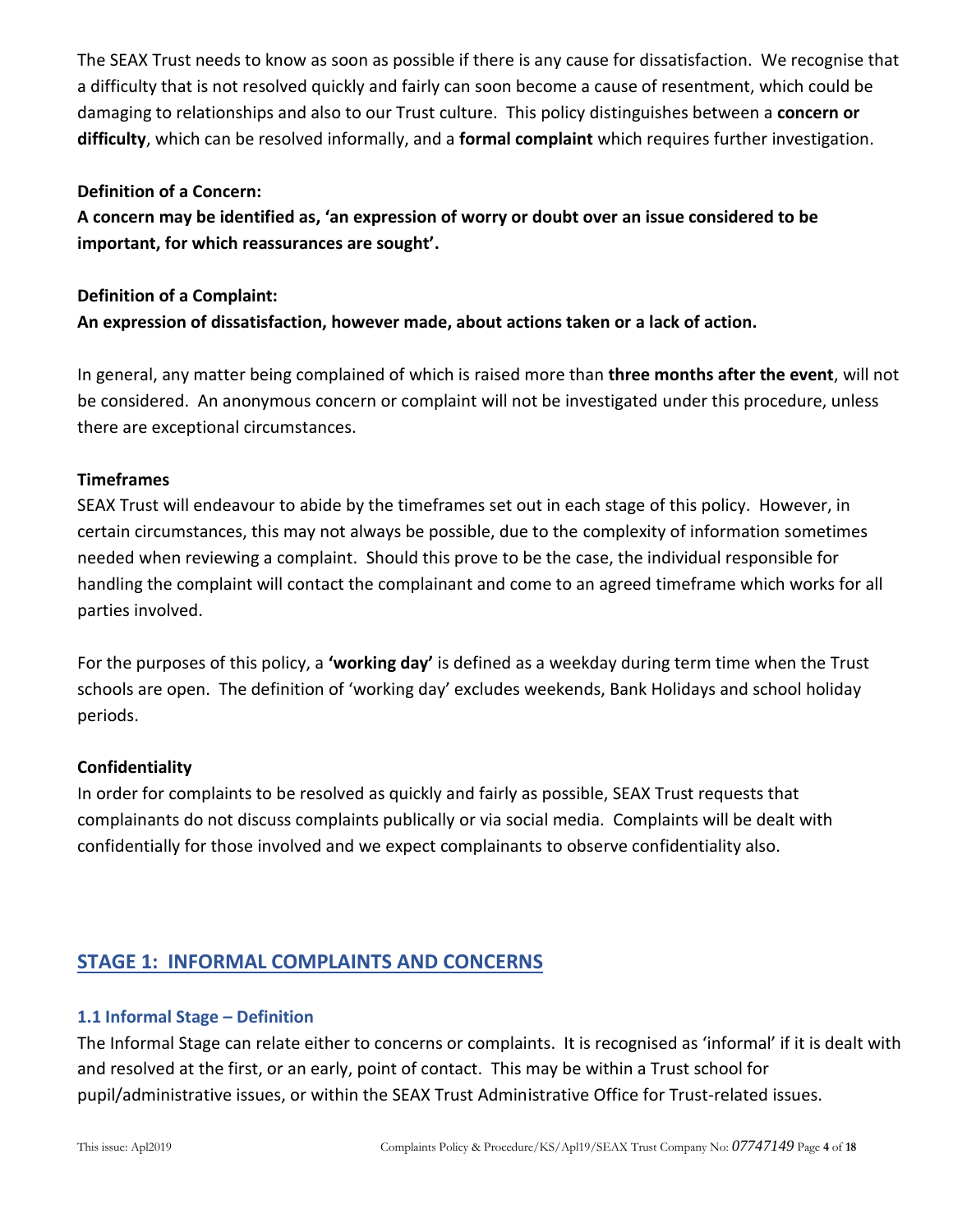#### **1.2 Who to Contact in the first instance**

When concerns or complaints arise, it is normally appropriate for the complainant to communicate directly with the member of staff concerned. For a pupil-related matter which has arisen in a school setting, this is usually the class teacher and, for an administrative issue, the school's office manager. For issues relating directly to the SEAX Trust itself, this will be the Trust's Company Secretary. Contact may be by letter, by telephone, by email or in person by appointment.

#### **1.3 More Serious Informal Complaints and Concerns**

If you consider that your complaint or concern is of a more serious nature, it may be appropriate to address it directly to the Headteacher of the school [or to the Chair of the Local Academy Committee (LAC), if the complaint is about the Headteacher].

If you are uncertain about who to contact, please seek advice from the respective school office or the Trust's Company Secretary. In cases where a concern relates directly to the SEAX Trust, please seek advice from the Trust's Company Secretary.

#### **1.4 Timeframe for the Informal Stage**

Many concerns can be resolved by simple clarification or the provision of information and it is anticipated that most complaints will be resolved by this informal stage. The Trust would expect that informal complaints or concerns be resolved within **ten working days** of receipt.

#### **1.5 Records**

In the case of informal complaints or concerns, file notes and correspondence will be made by the person dealing with the issue. Notes will usually contain any evidence that has been considered and the outcomes. See Section 7 – Data Protection for further information.

#### **1.6 Unresolved Informal Complaints and Concerns**

An issue which has not been resolved by informal means can be notified as a formal complaint and will move into Stage 2 below.

# **STAGE 2: FORMAL COMPLAINTS**

#### **2.1 Formal Stage - Definition**

The formal stage relates to complaints rather than concerns. It is recognised as a 'formal complaint' if it is:

- a) A complaint or concern which remains unresolved after Stage 1 (Informal Stage);
- b) A complaint which needs a level of investigation beyond the minimum;
- c) A more serious dissatisfaction with some aspect of Trust or school policy or procedure, management or administration.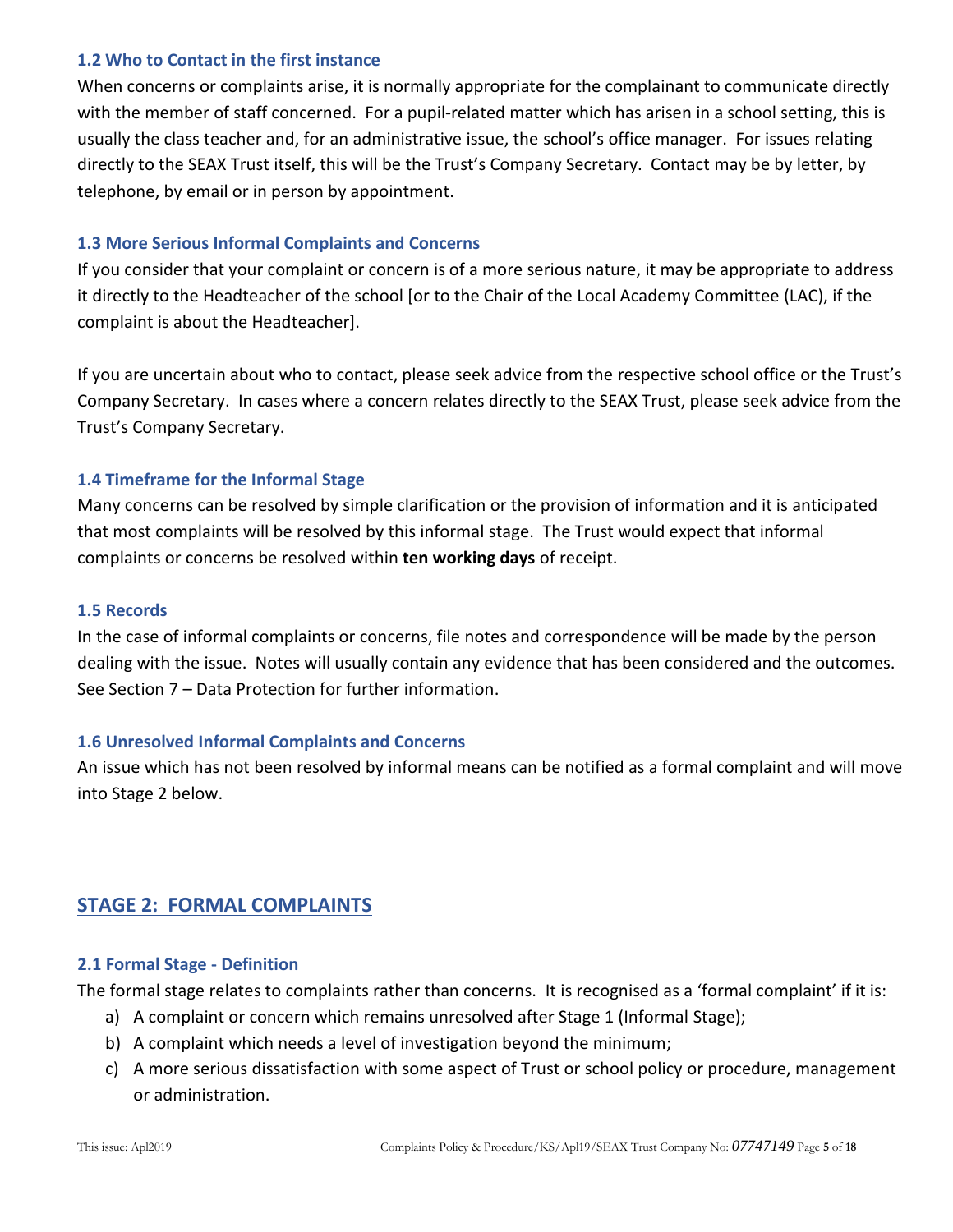#### **2.2 When to make a Formal Complaint**

Formal complaints should be made as soon as possible after the incident occurs and certainly **within three calendar months**, unless exceptional circumstances can be provided.

#### **2.3 Who to Contact**

A formal complaint will usually be dealt with by a third party. In the case of a school-based issue, this third party may be the Headteacher or relevant Local Academy Committee (LAC). In the case of a complaint against a LAC member, this may be the SEAX Trust and in the case of a complaint relating to the SEAX Trust Central Team, this may be the Executive Principal/CEO.

You should put the complaint in writing and pass it, in a sealed envelope, to:

- **The Headteacher** if your complaint relates to a school-based issue, including class issues, school policy or procedural issues, departmental and administrative issues;
- **The Chair of the relevant LAC** if the complaint is about a Headteacher;
- **The SEAX Trust Company Secretary** if the complaint relates to a LAC issue, a Trustee or Member, or a SEAX Trust procedural or administrative issue;
- **The Executive Principal/CEO** if the complaint relates to a member of the SEAX Trust's central team;
- **The Chair of the Board of Trustees** if the complaint relates to the Executive Principal/CEO.

#### **2.4 What Information to Include**

You should include your full name and contact details, along with other details which might assist the recipient, such as your relationship to the school or Trust, names of potential witnesses, dates and times of events, and copies of relevant documents. It is very important that you include a clear statement of the actions that you would like the school/Trust to take to resolve your concern. Without this, it is much more difficult to proceed. A **Complaint Form** is provided to assist you at **Appendix 1**.

In the event that the complainant has learning difficulties or a disability, other communication preferences will be made available.

#### **2.5. Meeting**

The recipient of your complaint will acknowledge receipt usually **within five working days.** If deemed appropriate, the recipient of your complaint may invite you to a meeting to clarify your concerns and to seek a resolution. If you accept that invitation, you may be accompanied by a friend, if you wish, to assist you in explaining the nature of your concerns. It is possible that your complaint will be resolved through this meeting.

#### **2.6 Investigation**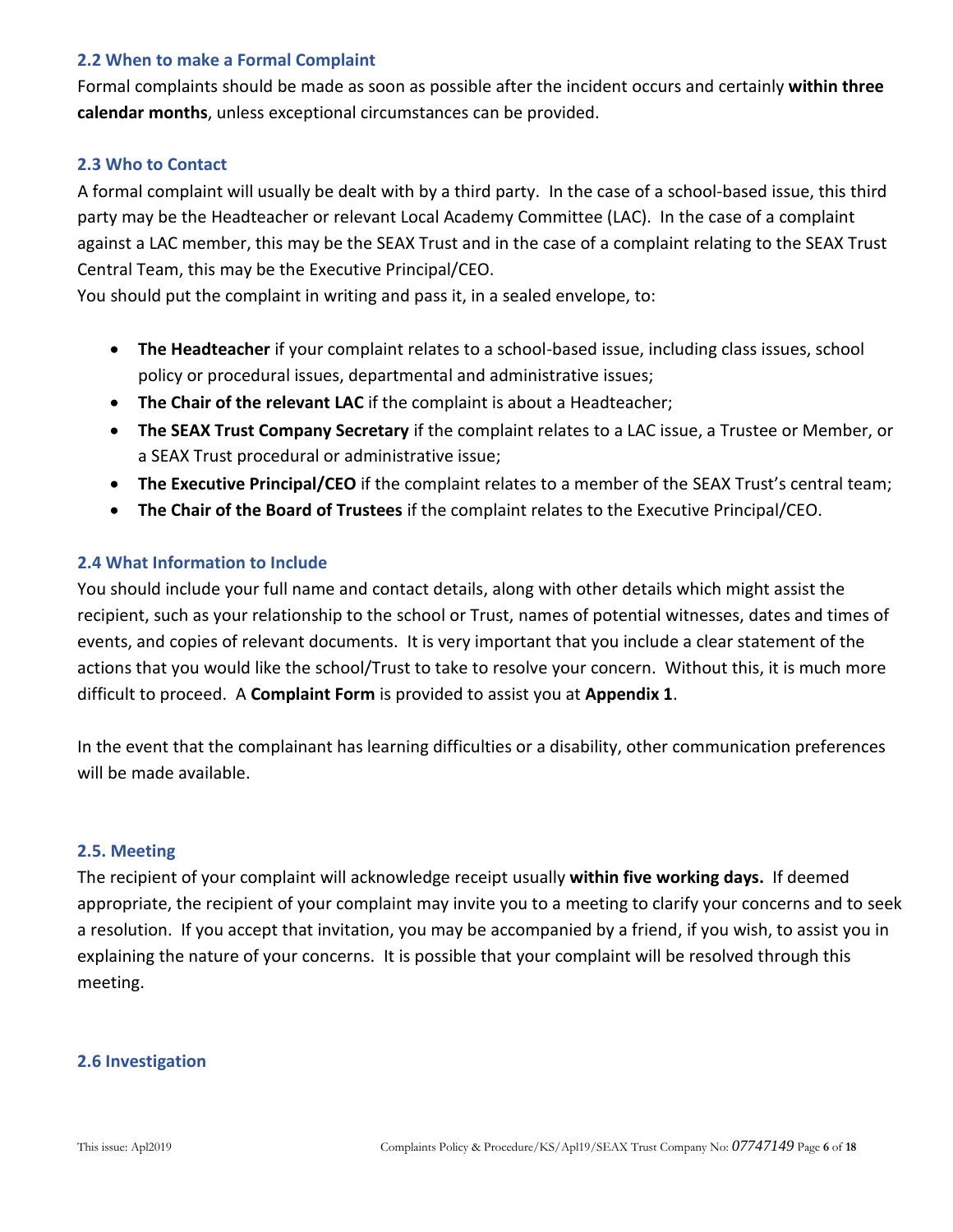If your complaint is not resolved through a meeting, or if a meeting is not deemed appropriate, arrangements will be made for the matter to be fully investigated, using the appropriate procedure. In any case you should learn in writing, usually **within five working days** of the School/Trust receiving your formal complaint, of how the School/Trust intends to proceed. This notification should include an indication of the anticipated timescale.

Any investigation will begin as soon as possible and when it has been concluded, you will be informed in writing of its conclusion.

#### **2.7 Conducting the Investigation**

The receiver of the complaint may deal with the matter personally, or delegate a senior member of staff to act as 'investigating officer'. The investigating officer may contact you to request additional information and will fully investigate the issue. If contacted, it will aid the investigation if you are able to provide any further information requested as soon as possible.

#### **2.8 Outcome**

The Trust's aim is to inform a complainant of the outcome of an investigation within **15 working days** of receipt of the complaint. Please note that a complaint received during/within the three weeks before a school holiday may take longer to resolve.

#### **2.9 Record of Complaints**

Written records will be kept of any meetings, interviews and evidence held in relation to the complaint. See Section 7 – Data Protection for further information.

#### **2.10 Staff Disciplinary or Capability Proceedings**

If, at any formal stage of the complaint, it is determined that staff disciplinary or capability proceedings are necessary in order to resolve the issue, the details of this action will remain confidential to the Headteacher and/or the individual's Line Manager. The complainant is entitled to be informed that action is being taken and the eventual outcome of that action, but they are not entitled to participate in the proceedings or receive any detail about them.

#### **2.11 Unresolved Formal Complaints**

If, after completing Stage 2 (Formal Stage), a complainant is not satisfied with the outcome and wishes to appeal the decision made, they may have their complaint considered by an independent complaints panel in a Review of the Procedure or Outcome (Section 3).

# **SECTION 3: Requesting a Review of the Procedure or Outcome by an Independent Complaints' Appeals Panel**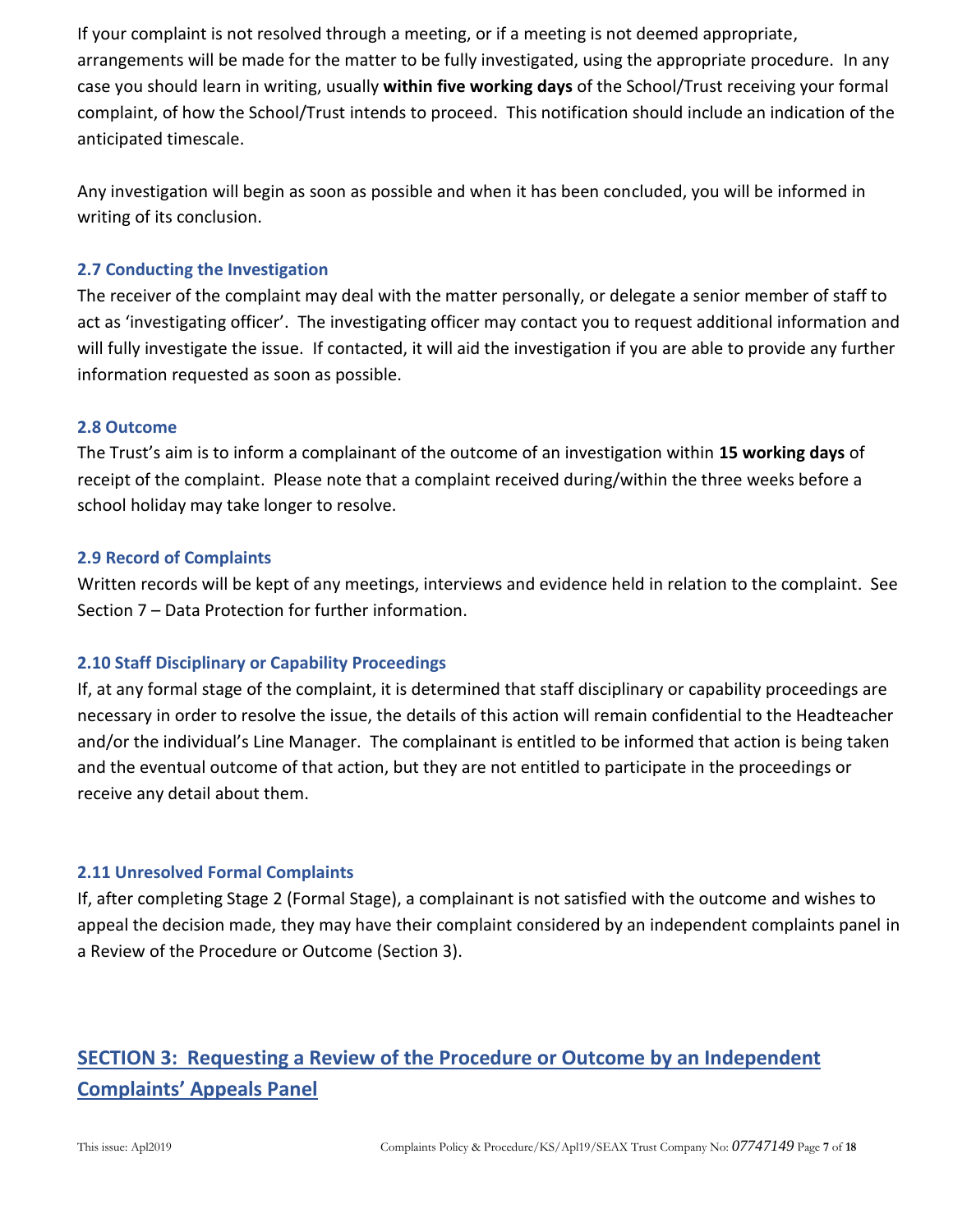#### **3.1 In the case of a Complaint made direct to one of the Trust's Schools**

In cases where a complaint is made **direct to one of the Trust's schools** which results in the complainant not being satisfied with the outcome, they may request that the relevant LAC reviews this. Any such request must be made in writing to the **SEAX Trust Company Secretary**, **within ten working days** of receiving notice of the outcome, and must include a statement specifying any perceived failures to follow the procedure and/or the reasons for dissatisfaction. The procedure described in **Section 4**, below, will then be followed. A Complaint Review Request form is provided for convenience at **Appendix 2** and the complainant should complete this form to aid procedure and return it directly to the **SEAX Trust Company Secretary**, who will make arrangements with the relevant LAC Chair.

#### **3.2 In the case of a Complaint made direct to one of the LACs/the SEAX Trust itself**

In cases where a complaint is made **direct to one of the LACs**, or **direct to the SEAX Trust itself** which results in the complainant not being satisfied with the outcome, they may request an independent review by the SEAX Trust Board. Any such request must be made in writing to the **SEAX Trust's Company Secretary**, **within ten working days** of receiving notice of the outcome, and must include a statement specifying any perceived failures to follow the procedure and/or the reasons for dissatisfaction. The procedure described in **Section 4**, below, will then be followed. A Complaint Review Request form is provided for convenience at **Appendix 2** and the complainant should complete this form to aid procedure and return it directly to the **SEAX Trust Company Secretary**, who will make arrangements with the SEAX Trust Board.

# **SECTION 4: Review Procedure by an Independent Complaints' Appeals Panel**

#### **4.1 Receipt and Acknowledgement**

Upon receipt of a request to review the outcome of a complaint or a complaint procedure, an independent complaints appeals panel will be convened by the SEAX Trust's Company Secretary.

The Company Secretary will respond to the request, usually within **five working days** of receipt, informing the complainant of the arrangements made. The Company Secretary will be the contact point for the complainant.

#### **4.2 The Independent Panel**

Any review of the outcome or process followed by a **Trust school** will be conducted by a panel of three LAC members/SEAX Trustees. This will usually take place **within 20 working days** of receipt of the request.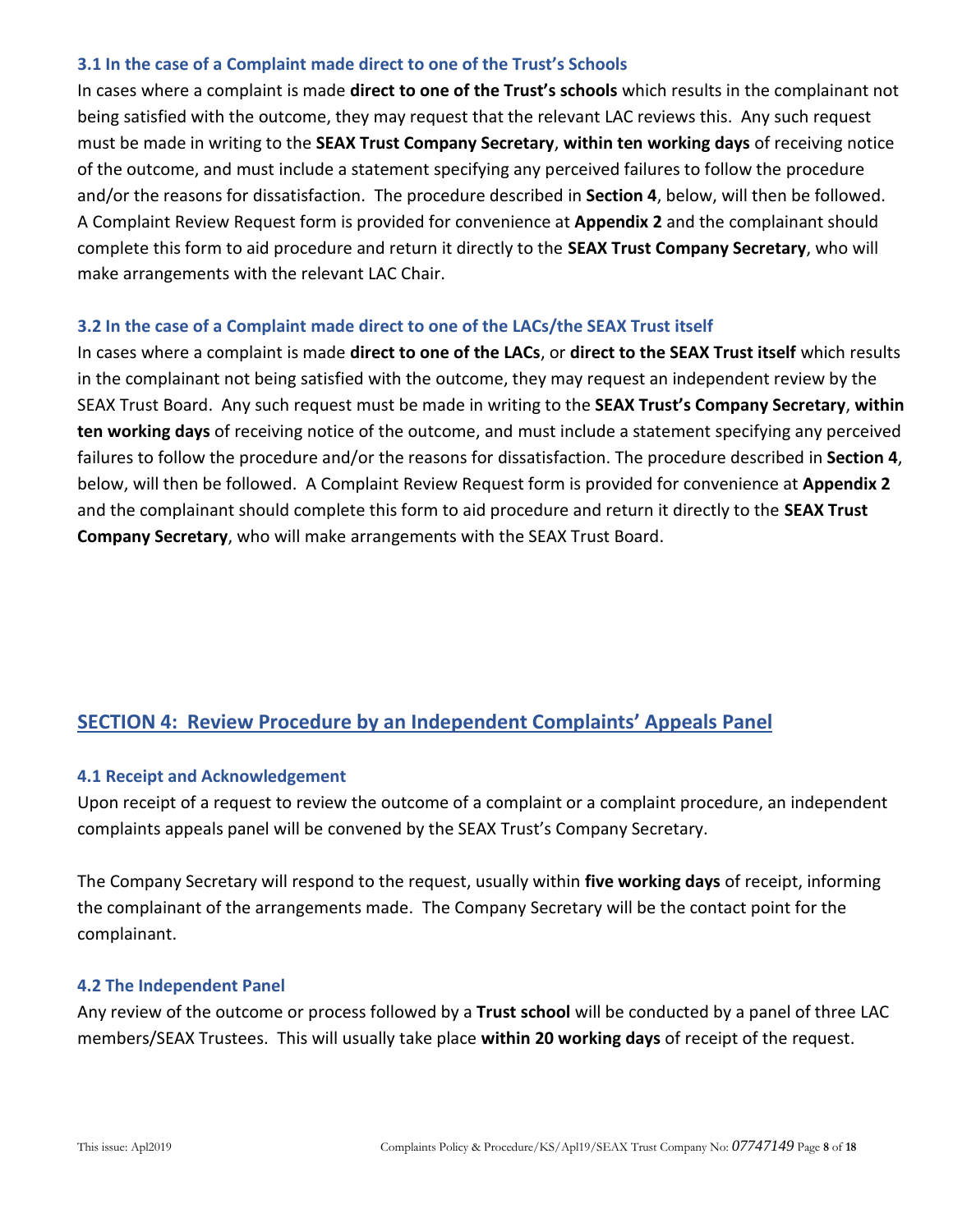Any review of the outcome or process followed by the **Trust's central team** will be conducted by a panel of three members of the Board of Trustees. This will usually take place **within 20 working days** of receipt of the request.

This panel will consist of three Trustees who have not been directly involved in the matters detailed in the complaint, one of whom will have no direct involvement of the management and running of the individual academy or an external independent member if the complaint relates to the Trust. The panel will select its own Chair.

#### **4.3 Attending a Review Meeting**

The review may be conducted through a consideration of written submissions or oral representations, as deemed appropriate by the panel.

If you are asked to make oral representations, you will be invited to be accompanied by a friend or family member should you wish. Representations may also be required by the panel from the school/LAC/Trust, as appropriate, and the Company Secretary will usually record the proceedings. You are welcome to attend and be accompanied even if you do not wish to make oral representations at the meeting.

#### **4.4 The Review Procedure**

The panel will first receive written and/or verbal evidence from the complainant. The panel will then invite representatives of the respective school [usually the Headteacher or the Chair of the LAC panel that has considered the matter], or the Trust's central team, as appropriate, to make a response to the complaint. This response may be by written or verbal means, as deemed appropriate by the panel. The panel may also have access to the records kept of the process followed.

Following the presentation of evidence and responses made, the panel will privately convene in order to discuss the appeal and reach a satisfactory conclusion.

#### **4.5 Evidence**

All parties will be given the opportunity to submit written evidence to the panel in support of their position including documents, timelines and statements. This will be considered by the panel along with verbal representations, if deemed appropriate by the panel. All written evidence must be received by the Company Secretary no later than **five working days** in advance of the panel hearing. The Company Secretary will distribute evidence to all parties no later than **three working days** in advance of the hearing.

#### **4.6 The Role of the Company Secretary**

An appeals panel considering a complaint must be clerked and the Company Secretary would normally undertake this role. The Company Secretary would be the contact point for the complainant and be required to:

• Set the date, time and venue of the hearing;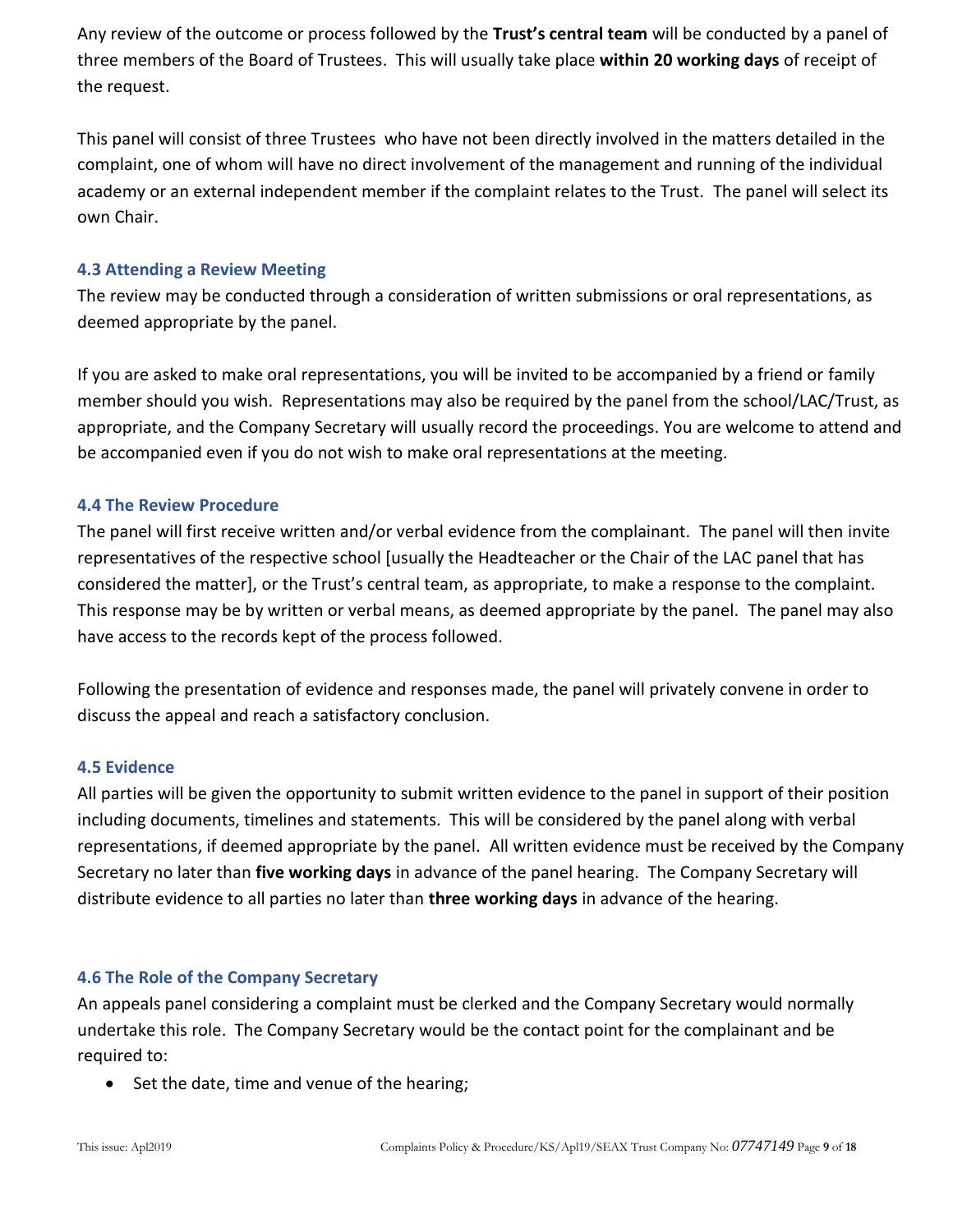- Collate and distribute written material;
- Meet and welcome parties making verbal representations as they arrive;
- Record the proceedings:
- Notify all parties of the panel's decision.

#### **4.7 The Role of the Chair of the Panel**

The Chair of the panel has a key role, ensuring that:

- The remit of the panel is explained to all parties and that all parties have an opportunity to put their case without undue interruption;
- The issues are addressed;
- Key findings of fact are made;
- Parents or others attending, who may not be used to speaking at such an event, are put at ease;
- The hearing is conducted in an informal manner and if representations are made in person, each party treats the other with respect and courtesy;
- The panel is open-minded and acting independently;
- No member of the panel has a vested interest in the outcome of the proceedings or any involvement at an earlier stage of the procedure;
- If representations are made in person, each side is given the opportunity to state their case and ask questions;
- Written material is seen by all parties;
- If a new issue arises, all parties have the opportunity to consider and comment on it.

#### **4.8 The Remit of the Panel**

The panel can:

- Dismiss the complaint in whole or in part;
- Uphold the complaint in whole or in part;
- Decide on the appropriate action to be taken to resolve the complaint;
- Recommend changes to the Trust/School systems or procedures to ensure that problems of a similar nature do not recur.

The aim of the hearing, which will be held in private, will always be to resolve the complaint and achieve reconciliation between the Trust/school and the complainant. The panel Chair will ensure that the proceedings are as informal as possible whilst still adhering to due process.

#### **4.9 Outcome**

The complainant and the School/Trust representative[s], will be informed in writing of the outcome, usually **within five working days** of the panel meeting. The panel's decision is final. The matter will then be closed as far as the Trust/school is concerned.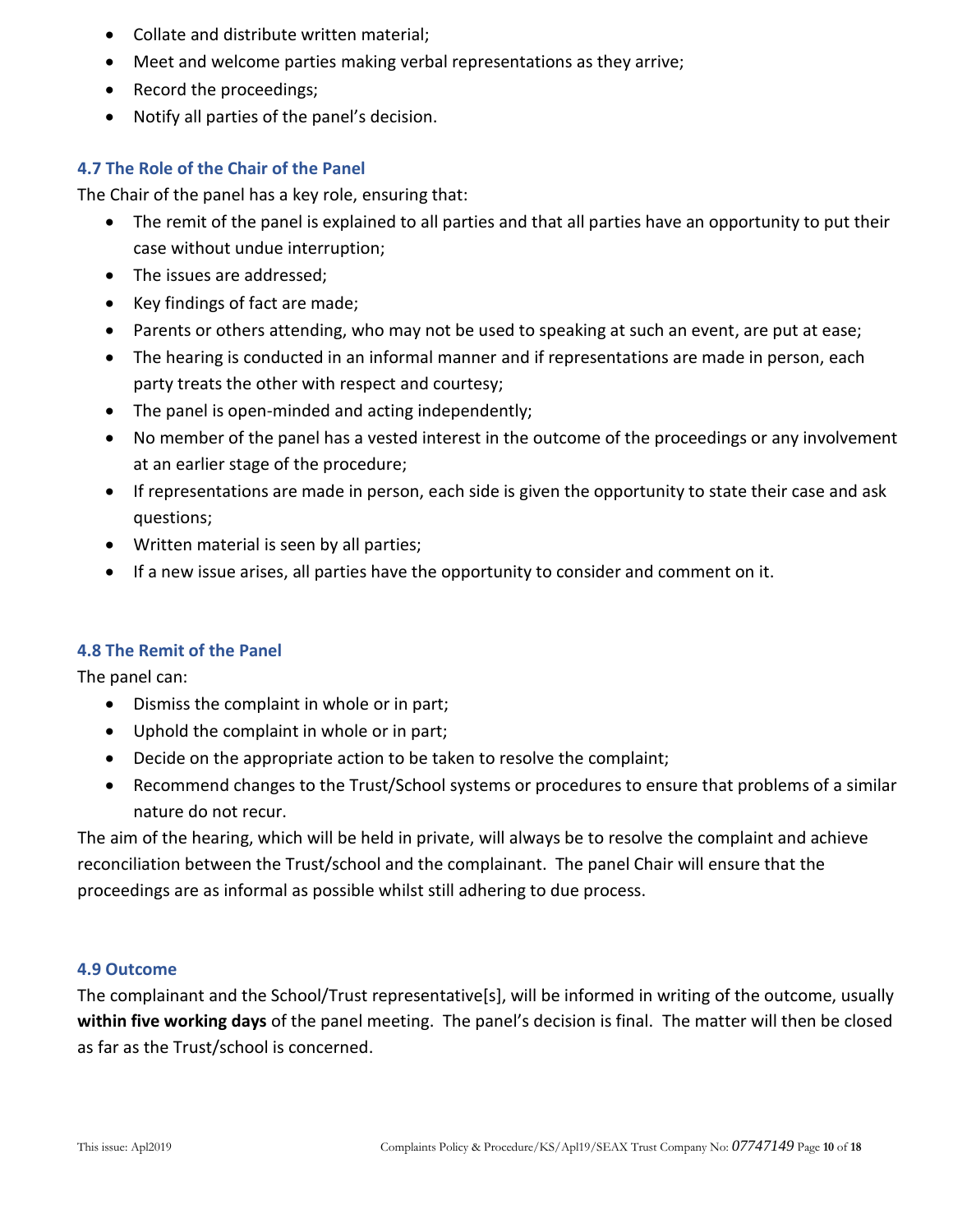If you believe that the SEAX Trust has acted illegally or arbitrarily in handling the complaint, then you may make representations to the ESFA (Education & Skills Funding Agency) via th[e online form.](https://form.education.gov.uk/fillform.php?self=1&form_id=cCCNJ1xSfBE&type=form&ShowMsg=1&form_name=Contact+the+Department+for+Education&noRegister=false&ret=%2Fmodule%2Fservices&noLoginPrompt=1)

# **SECTION 5: Managing Serial and Unreasonable Complaints**

SEAX Trust is committed to dealing with all complaints fairly and impartially, and to providing a high quality service to those who complain. We will not normally limit the contact complainants have with our Trust/Trust schools. However, we do not expect our staff to tolerate unacceptable behaviour and will take action to protect staff from that behaviour, including that which is abusive, offensive or threatening. SEAX Trust defines unreasonable behaviour as that which hinders our consideration of complaints because of the frequency or nature of the complainant's contact with the Trust or school, such as, if the complainant:

- refuses to articulate their complaint or specify the grounds of a complaint or the outcomes sought by raising the complaint, despite offers of assistance
- refuses to co-operate with the complaints investigation process
- refuses to accept that certain issues are not within the scope of the complaints procedure
- insists on the complaint being dealt with in ways which are incompatible with the complaints procedure or with good practice
- introduces trivial or irrelevant information which they expect to be taken into account and commented on
- raises large numbers of detailed but unimportant questions, and insists they are fully answered, often immediately and to their own timescales
- makes unjustified complaints about staff who are trying to deal with the issues, and seeks to have them replaced
- changes the basis of the complaint as the investigation proceeds
- repeatedly makes the same complaint (despite previous investigations or responses concluding that the complaint is groundless or has been addressed)
- refuses to accept the findings of the investigation into that complaint where the Trust's complaint procedure has been fully and properly implemented and completed including referral to the Department for Education
- seeks an unrealistic outcome
- makes excessive demands on Trust/school time by frequent, lengthy and complicated contact with staff regarding the complaint in person, in writing, by email and by telephone while the complaint is being dealt with
- uses threats to intimidate
- uses abusive, offensive or discriminatory language or violence
- knowingly provides falsified information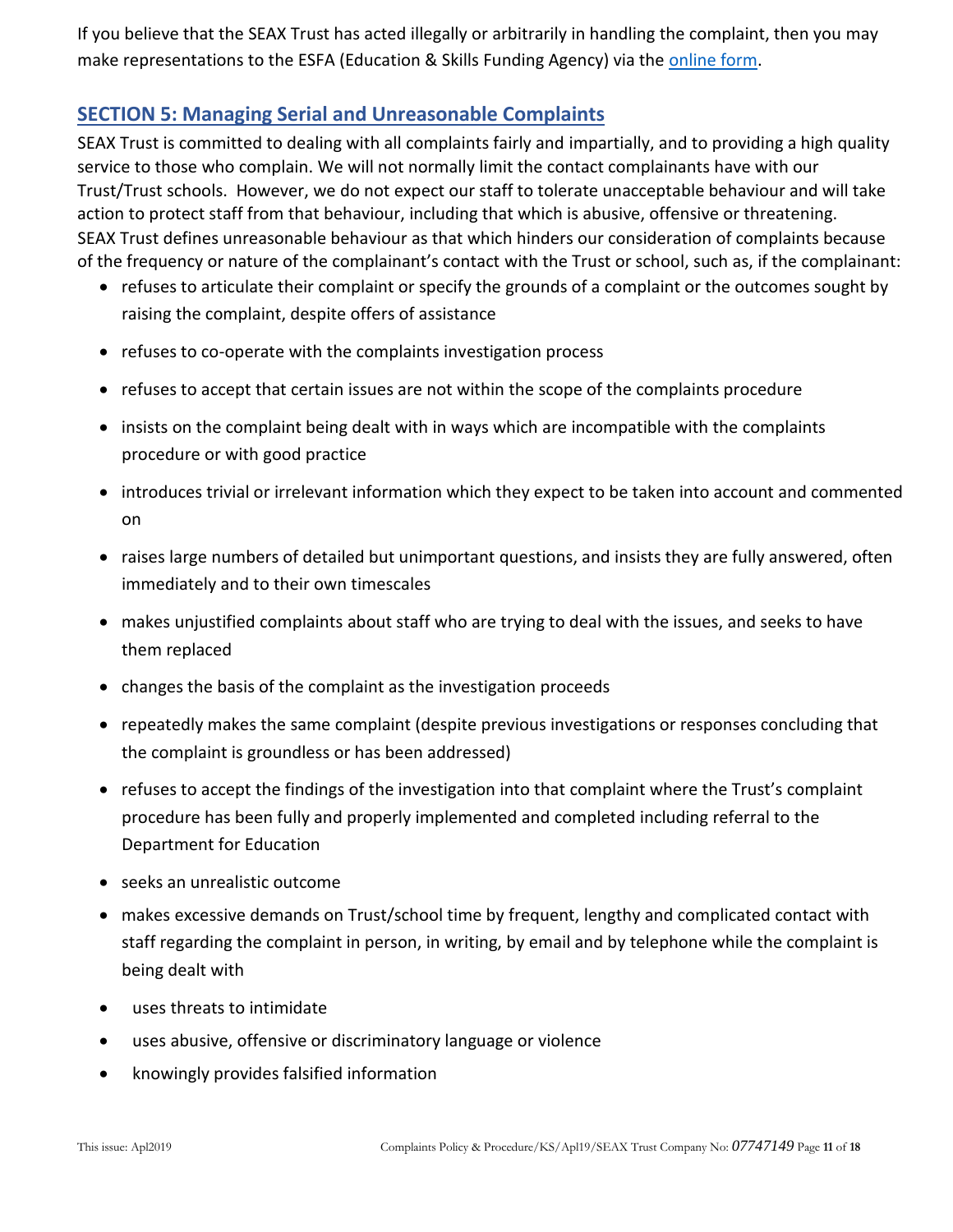publishes unacceptable information on social media or other public forums.

Complainants should try to limit their communication with the Trust/school that relates to their complaint, while the complaint is being progressed. It is not helpful if repeated correspondence is sent (either by letter, phone, email or text), as it could delay the outcome being reached.

Whenever possible, the Headteacher/Principal or Local Academy Committee Chair will discuss any concerns with the complainant informally before applying an '*unreasonable'* marking.

If the behaviour continues, the Headteacher/Principal will write to the complainant explaining that their behaviour is unreasonable and ask them to change it. For complainants who excessively contact the Trust/school causing a significant level of disruption, we may specify methods of communication and limit the number of contacts in a communication plan. This will be reviewed after six months.

In response to any serious incident of aggression or violence, we will immediately inform the police and communicate our actions in writing. This may include barring an individual from the Trust/Trust School.

# **7. Data Protection**

A written record of all meetings conducted under this procedure will be made, either by the person holding the meeting or by an alternative person arranged by the Trust/school to take notes.

The Trust/school processes any personal data collected during the complaints procedure in accordance with its data protection policy. Any data collected is held securely and accessed by, and disclosed to, individuals only for the purposes of completing the complaints procedure.

Correspondence, statements and records relating to individual complaints will be kept confidential except where the Secretary of State or a body conducting an inspection under 109 of the 2008 Education and Skills Act requests access to them.

On the conclusion of the procedure, data collected will be held in accordance with the Trust's retention schedule. Inappropriate access or disclosure of employee data constitutes a data breach and should be reported in accordance with the Trust's data protection policy immediately.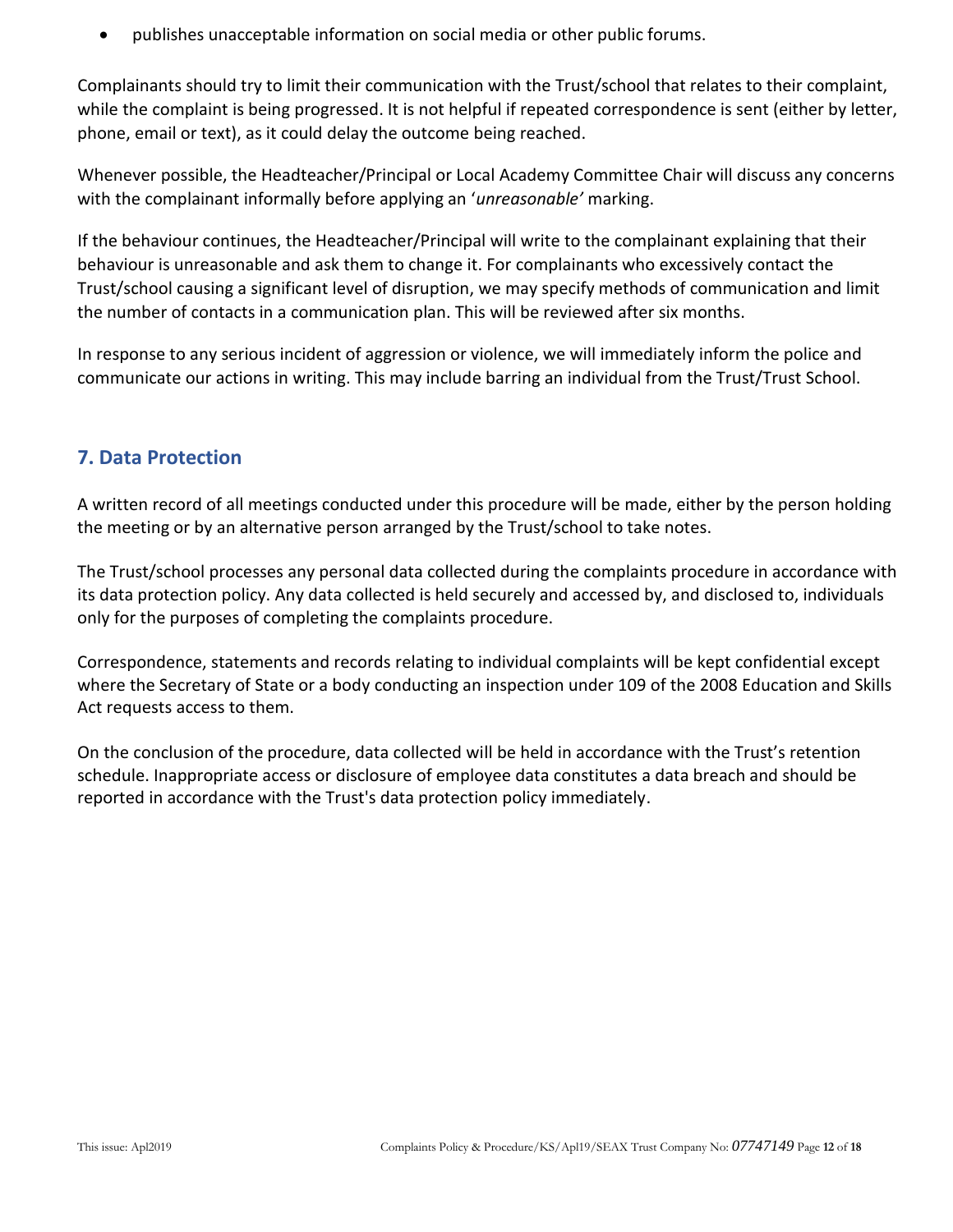# **Appendix 1: Complaint Form**

Please complete this form and return it to the Headteacher [or SEAX Trust Company Secretary], who will acknowledge its receipt and inform you of the next stage in the procedure. *You may continue on separate paper, or attach additional documents, if you wish.*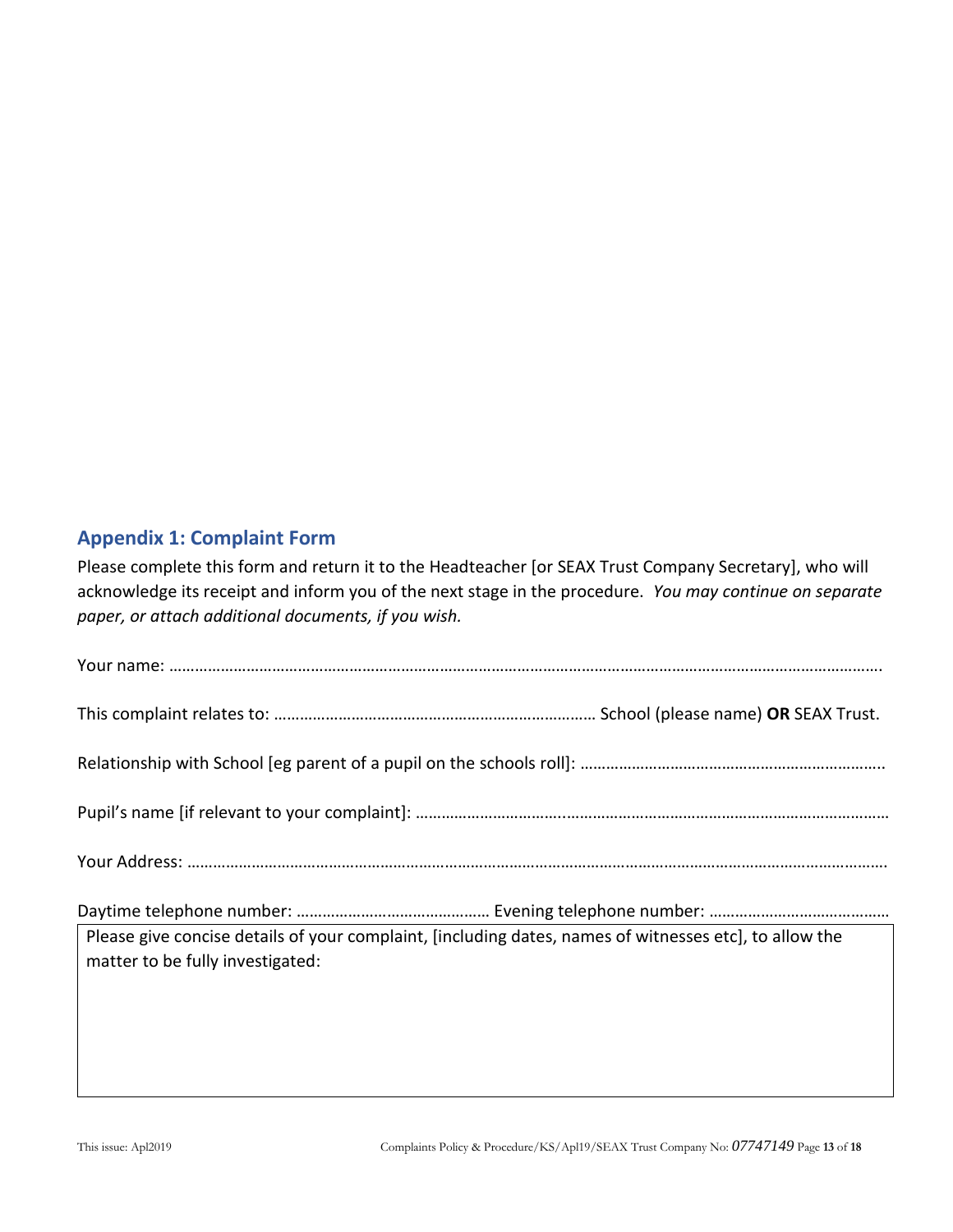|                                                                                                                                 | What action, if any, have you already taken to try to resolve your complaint? [ie who have you spoken |
|---------------------------------------------------------------------------------------------------------------------------------|-------------------------------------------------------------------------------------------------------|
| with or written to and what was the outcome?]:                                                                                  |                                                                                                       |
|                                                                                                                                 |                                                                                                       |
|                                                                                                                                 |                                                                                                       |
| What actions do you feel might resolve the problem at this stage?                                                               |                                                                                                       |
|                                                                                                                                 |                                                                                                       |
|                                                                                                                                 |                                                                                                       |
|                                                                                                                                 |                                                                                                       |
| <b>School use:</b>                                                                                                              |                                                                                                       |
| Date Form received  Received by  Date acknowledgement sent                                                                      |                                                                                                       |
|                                                                                                                                 |                                                                                                       |
| <b>Appendix 2: Complaint Review Request Form</b><br>will acknowledge receipt and inform you of the next stage in the procedure. | Please complete this form and return it to the SEAX Trust Company Secretary (www.seaxtrust.com), who  |
|                                                                                                                                 |                                                                                                       |
|                                                                                                                                 |                                                                                                       |
|                                                                                                                                 |                                                                                                       |
| Dear Sir                                                                                                                        |                                                                                                       |
| am dissatisfied by the procedure that has been followed/the outcome.                                                            |                                                                                                       |
|                                                                                                                                 |                                                                                                       |
|                                                                                                                                 | I have attached copies of my formal complaint and of the response[s] from the school/SEAX Trust.      |
| I am dissatisfied because:                                                                                                      |                                                                                                       |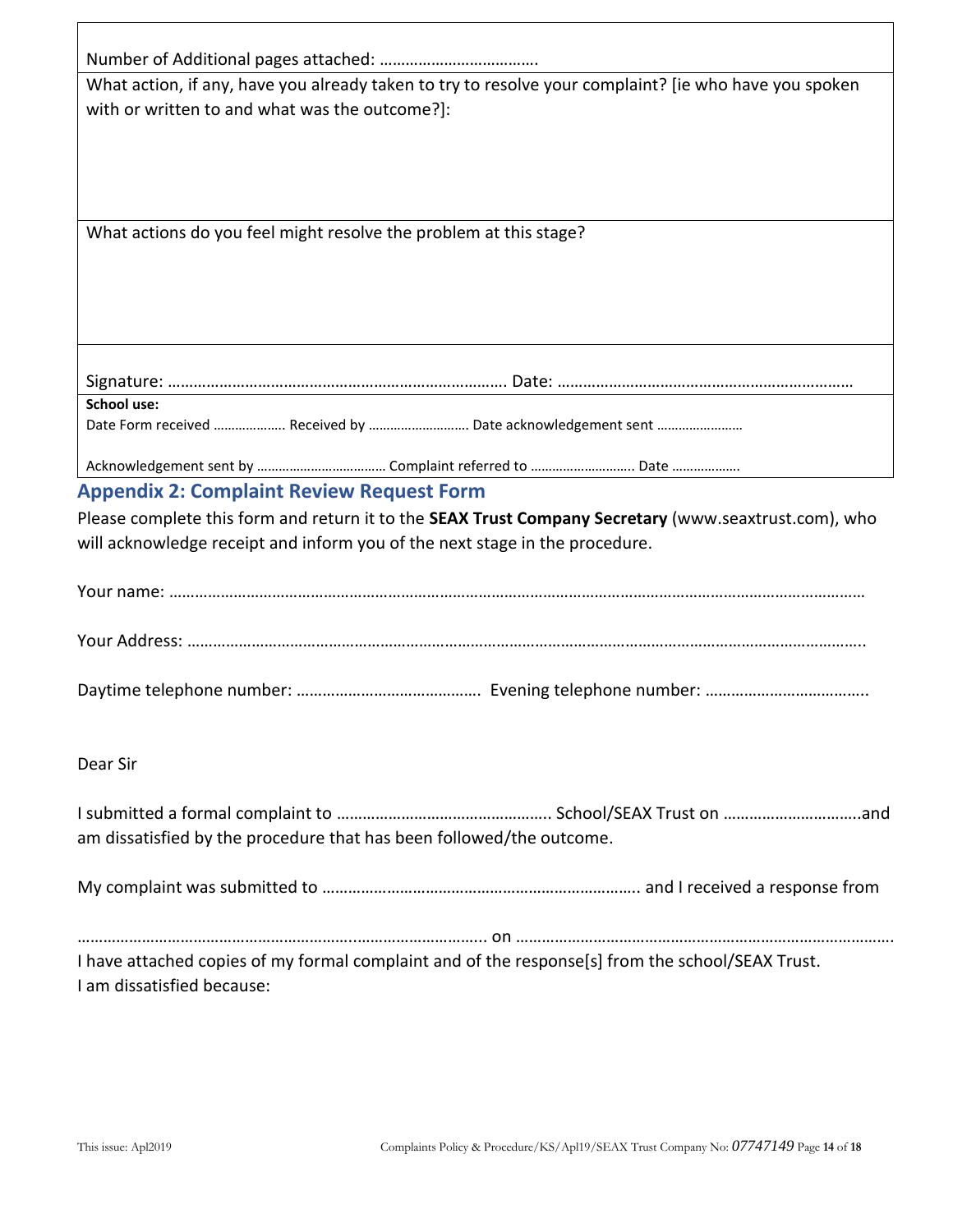*You may continue on separate paper, or attach additional documents, if you wish.* Number of Additional pages attached ……………………

What actions do you feel might resolve the problem at this stage?

| SEAX Trust use: |                                                            |  |  |  |
|-----------------|------------------------------------------------------------|--|--|--|
|                 | Date Form received  Received by  Date acknowledgement sent |  |  |  |
|                 |                                                            |  |  |  |

# **Appendix 3: Investigation Procedure**

The investigation of an allegation or a complaint is always carried out thoroughly and responsibly, irrespective of the nature of the complaint. Any anonymous complaint will not be investigated, unless there are exceptional circumstances. These would include serious concerns such as Child Protection issues or bullying allegations, where the school may either involve appropriate external agencies or else conduct its own internal review to test whether there is any corroborative evidence which might trigger a formal investigation.

# **Preparing for an Investigation**

Where a school/the Trust receives a formal complaint, it will be acknowledged and a commitment made that the complaint will be investigated and the outcome of the investigation notified to the complainant in due course.

It is essential that there is a clear understanding of the complaint. Where necessary the nature of the complaint will be confirmed with the complainant. e.g. through an initial meeting, or by telephone. If an investigator is appointed there may need to be more detailed follow-up.

Any member of staff against whom a complaint has been made, will be notified that a complaint has been received and that the SEAX Trust Complaints procedure will be followed. It is usually not appropriate to provide the member of staff with details of the evidence on which the complaint is based until any investigation has been completed. However the member of staff does need to be able to understand the nature of any allegations against them.

Once any complaint has been confirmed, the school/Trust will determine which procedure is most appropriate and select an appropriate person to conduct any investigation.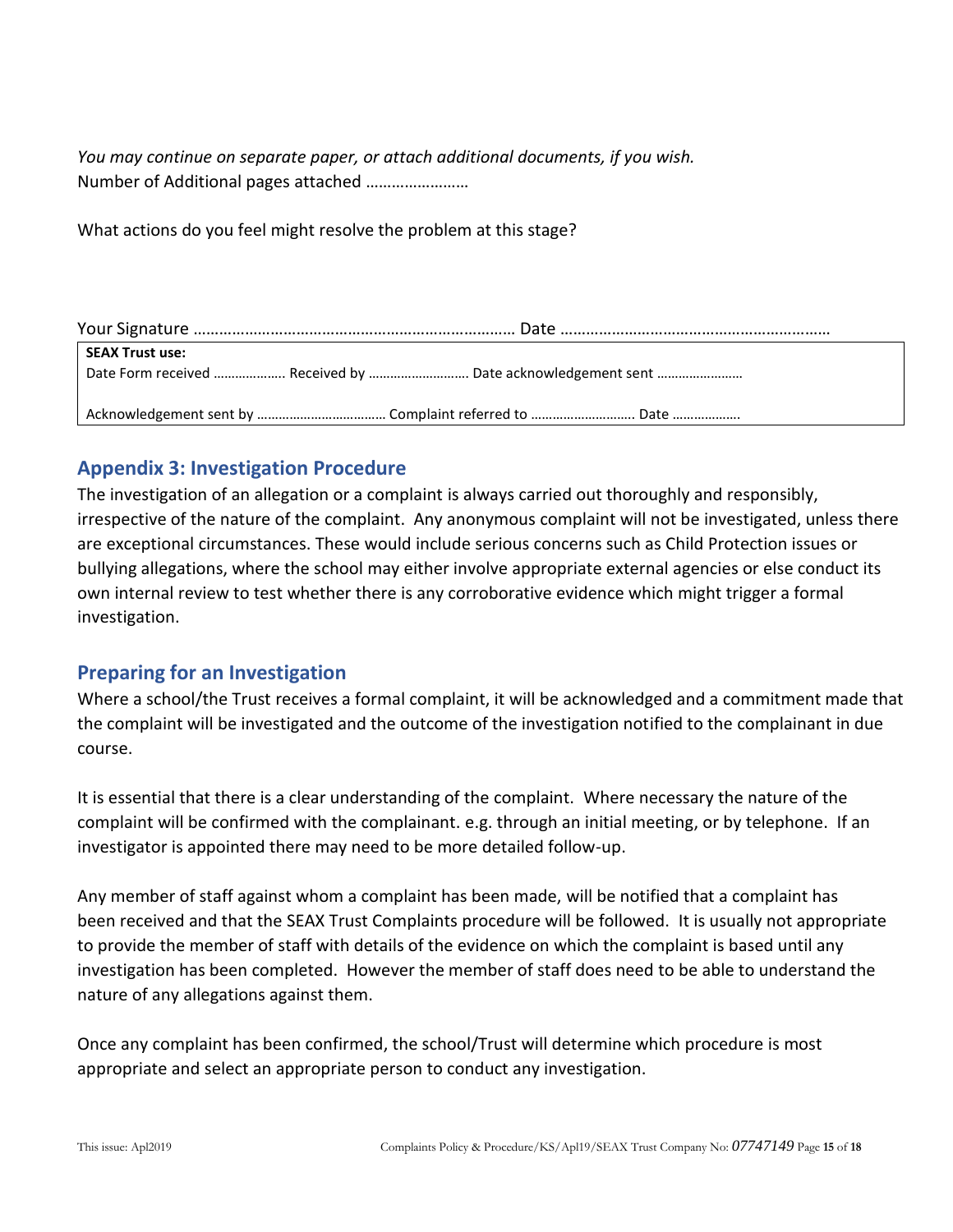# **Conducting the investigation**

The investigation will be carried out in accordance with the provisions of this Complaints Procedure. Arrangements will be agreed so that accurate notes can be taken of all interviews and the outcome of the investigation will be accurately recorded.

The complainant will be given the opportunity to offer documentation and to identify potential witnesses or sources of evidence. The member of staff subject to the complaint will be advised that they may be accompanied by a friend or trade union representative when invited to be interviewed.

Where children are potential witnesses, discretion will be exercised over their involvement. Pupils will only be interviewed when the nature of the complaint is sufficiently serious to warrant it and adult witnesses are not available. Only in extreme circumstances will younger pupils be interviewed. Any interviews will be conducted as soon as possible to ensure that recollections are as fresh as possible and to minimise the possibility that evidence will become tainted through witnesses discussing alleged incidents with other persons.

In conducting interviews, the investigator will prepare the questions to be asked prior to the interview. These can always be supplemented during the interview. The investigator will allow the interviewee to answer in their own way. Their responses will be listened to attentively. Any temptation to cut an interviewee short or to seek to "lead" them will be resisted. The interviewee will be given the opportunity to provide other relevant information at the end of the interview.

Interviewees will, however, be advised that their responses must be confined to the substance of the complaint. Any attempt by the interviewee to introduce information relating to other members of staff or to issues unrelated to the complaint should be resisted. The investigator should avoid reaching conclusions or passing judgement until the investigation has been completed and their report is being written.

# **Concluding the investigation**

Reaching a conclusion of the investigation will result in the investigator providing a written report. The report may contain:

- a brief outline of the process that has been followed;
- a statement of the complaint/concern;
- a summary of the findings, linked to the relevant evidence;
- any recommendations for future action;
- annexes containing copies of witness statements and other evidence collected during the investigation.

The report of the investigation will usually be confidential to the school/Trust, as it is likely to contain sensitive personal information. If a request is received to release the report, under either the Data Protection Act/GDPR or Freedom of Information, the school/Trust will seek legal advice.

A summary of the process undertaken and the outcome of the investigation may be provided to the complainant. Following consideration of the report by the relevant body, any final recommendations may also be shared with the parties, unless there is good reason not so to do. Wherever possible, recommendations will be constructive and not punitive.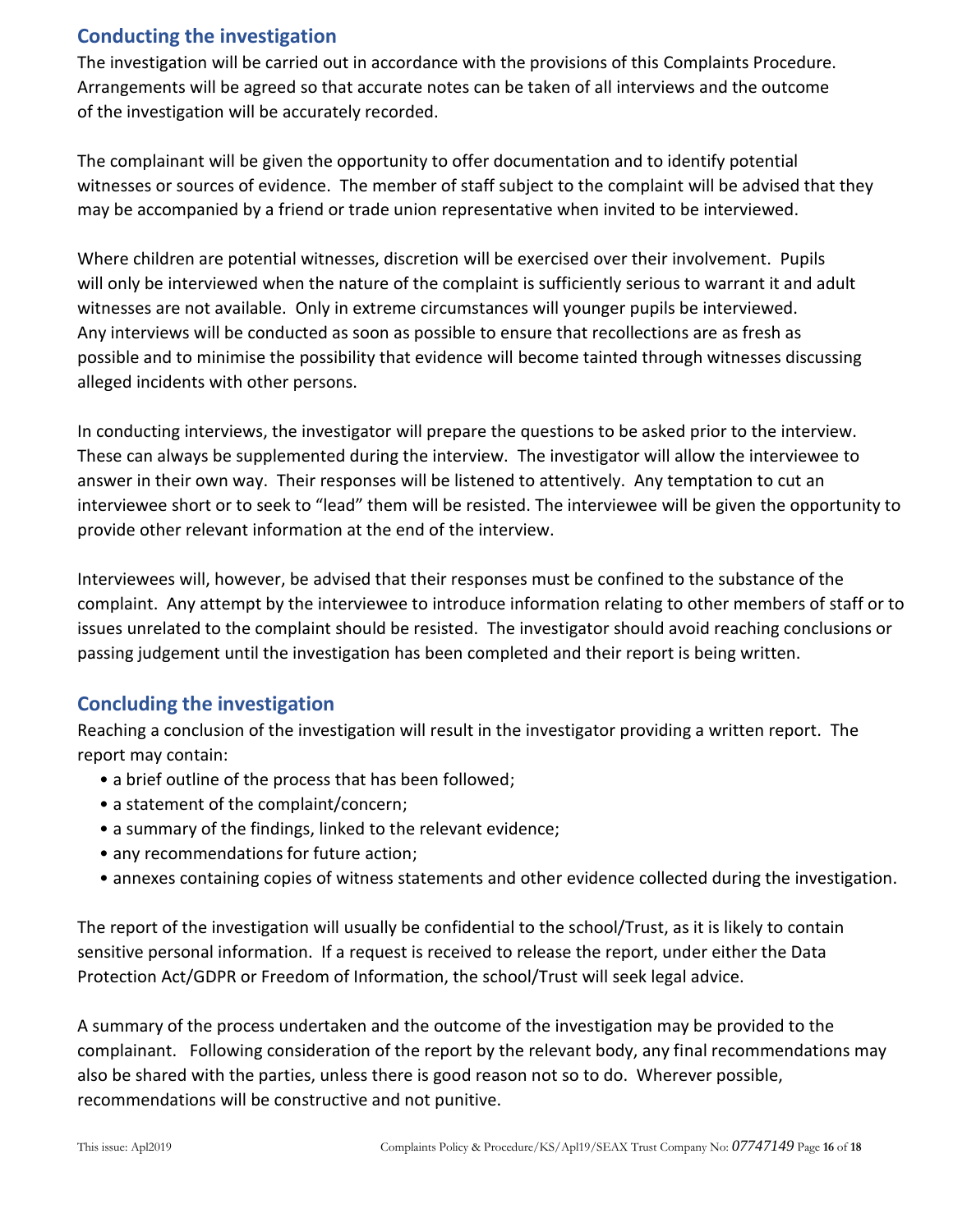The complainant will be advised that he/she may, if they are not satisfied that the appropriate procedure has been followed, request a review of that process by the LAC/Trust Board, as appropriate.

# **Appendix 4: Flowchart of the SEAX Trust Complaints Procedure**